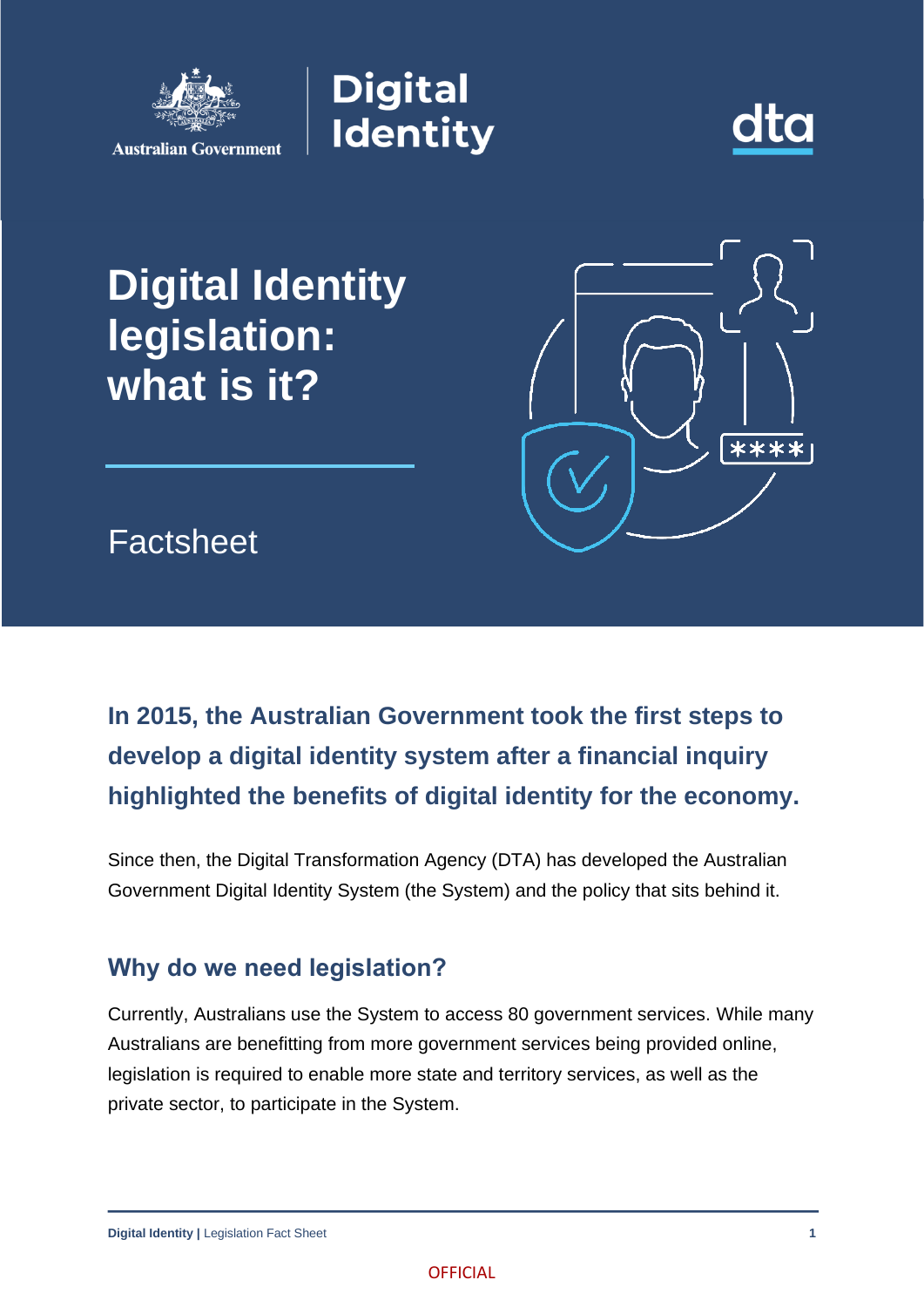Consumer privacy and protections introduced through the legislation will mean Australians can have confidence in the System as it expands and know that their personal information is safe and secure. Permanent governance arrangements and a strongly regulated regime are additional measures to protect the System and users.

#### **Who is this legislation for?**

This legislation provides assurance to **consumers** that their privacy and security is protected.

It is also relevant for **businesses and state and territory governments** who wish to:

- be accredited for the digital identity services they provide under the Australian Government accreditation scheme, or
- participate in the System as an accredited onboarded participant (provides identity services) or a relying party (services that require their customer to verify their identity online).

#### **What are the benefits of the legislation?**

Once the legislation is passed, the System will deliver a range of benefits to consumers and business users, service providers, government, and the broader economy.

For **Australians**, this means a safe, secure and convenient way to prove who they are online, and having access to more services and businesses from the comfort of their home at a time that suits them.

This legislation will ensure that Australians have access to a system governed by legislation and designed with privacy in mind—that they can trust.

For **business**, the legislation means a simpler way to verify their customers. They get access to a market of identity providers certified against the accreditation scheme, giving them and their customers peace of mind. The redress scheme in the legislation means that their customers have protections in the event of a fraud or cyber security incident.

For **entities offering identity services**, the legislation will provide a nationally consistent set of standards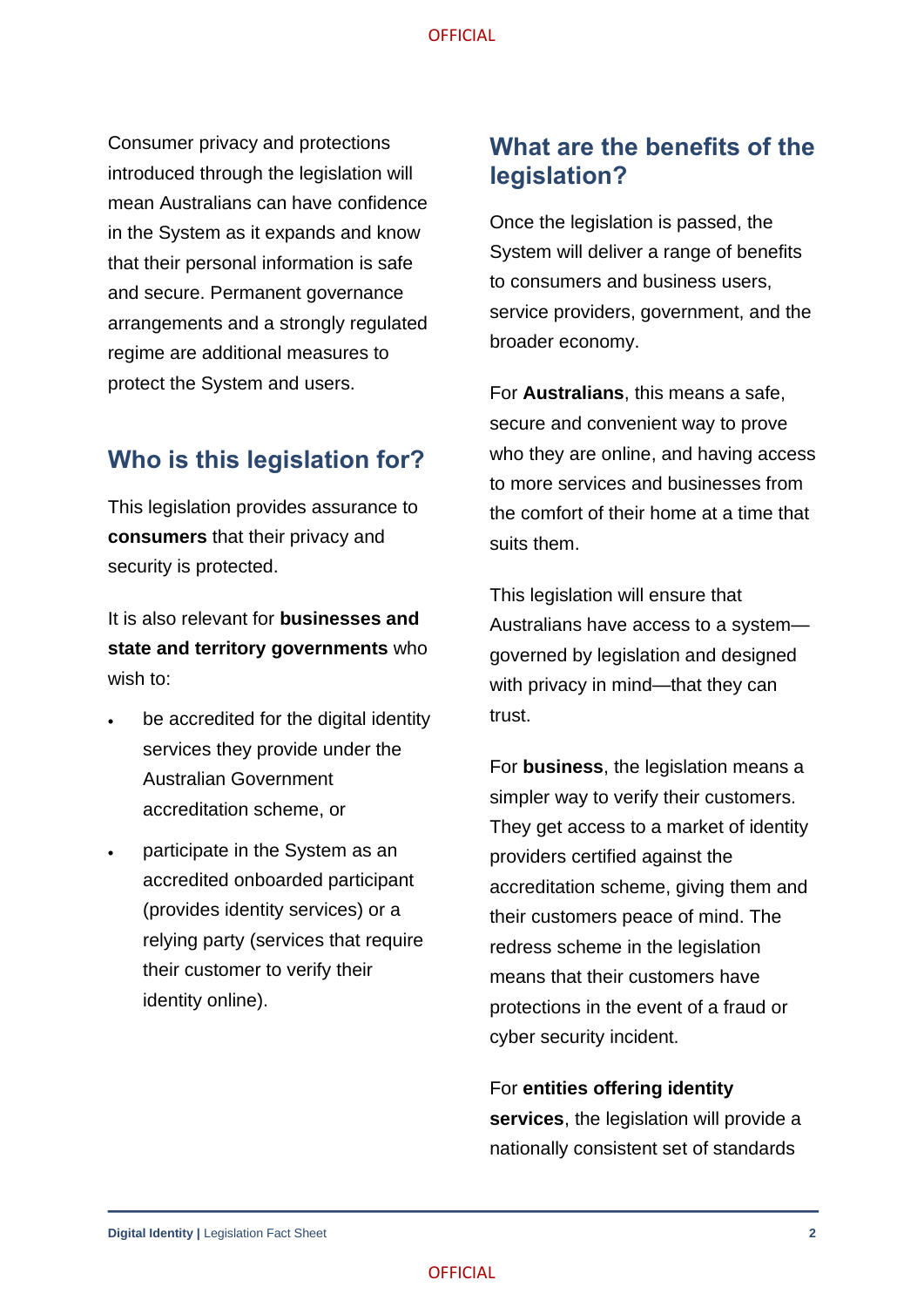#### **OFFICIAL**

they can choose to accredit themselves against and give them access to government agencies and businesses requiring identity services. The liability scheme in the legislation provides clarity and certainty, and rewards providers who follow the rules.

For **government**, the legislation will improve security and streamline processes across agencies. This will make it easier for Australians to access more government services and decrease the risk of identity fraud.

For the **broader economy**, a whole-ofeconomy digital identity solution has the potential to save up to \$11 billion in costs to our economy of verifying identities.

Identity fraud also costs Australians, who fall victim, approximately \$900m per year, according to the Australian Cyber Security Centre.

#### **Consultation**

Extensive consultation has taken place—not just on the development of the legislation, but also the Trusted Digital Identity Framework (TDIF). The TDIF sets the standards, rules and guidelines for participating in the System. Since 2017, the TDIF has undergone 4 iterations, based on

nearly 6000 contributions from industry, subject matter experts, and other stakeholders. This is important because the TDIF forms the policy basis of the draft legislation.

In 2020 the DTA released a consultation paper seeking views on key concepts and principles, to guide the legislation's development, design, scope and content. From this feedback we developed a position paper in 2021 to consult on the policy positions that would inform the draft legislation.

Throughout this, we've heard from a wide range of stakeholders, including individuals, governments, regulatory entities, jurisdictions, privacy advocates, compliance scheme representatives, corporate Australia, small businesses, peak bodies, and international counterparts.

### **What's changed since the position paper?**

While we recognise not all views can be reflected in the legislation, we have listened and aimed to strike an appropriate balance between the many competing perspectives and the objectives of the digital identity program.